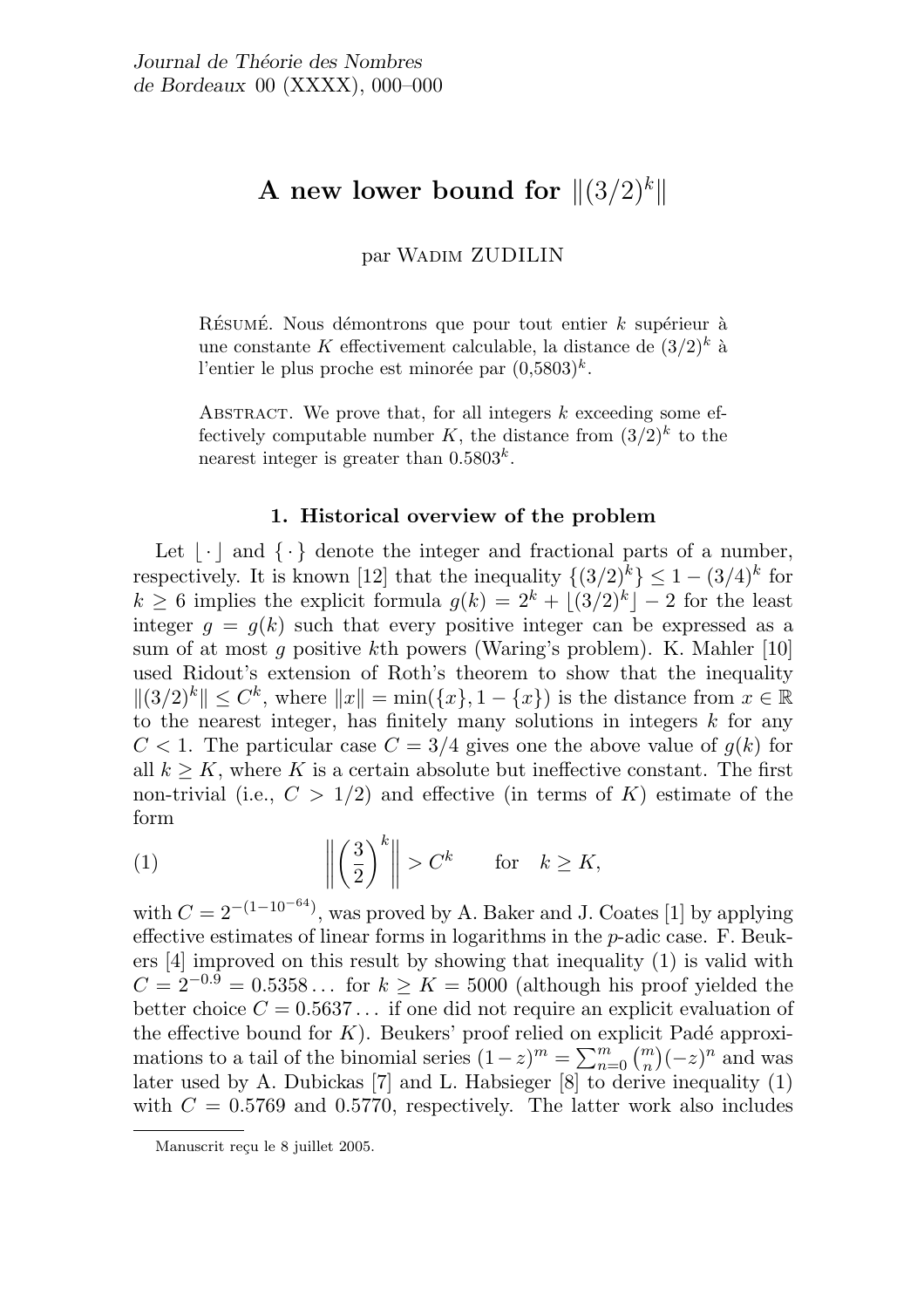the estimate  $||(3/2)^k|| > 0.57434^k$  for  $k \geq 5$  using computations from [6] and [9].

By modifying Beukers' construction, namely, considering Padé approximations to a tail of the series

(2) 
$$
\frac{1}{(1-z)^{m+1}} = \sum_{n=0}^{\infty} {m+n \choose m} z^n
$$

and studying the explicit p-adic order of the binomial coefficients involved, we are able to prove

Theorem 1. The following estimate is valid:

$$
\left\| \left( \frac{3}{2} \right)^k \right\| > 0.5803^k = 2^{-k \cdot 0.78512916...} \quad \text{for} \quad k \ge K,
$$

where K is a certain effective constant.

## 2. Hypergeometric background

The binomial series on the left-hand side of (2) is a special case of the generalized hypergeometric series

(3) 
$$
{}_{q+1}F_q\left(\begin{matrix} A_0, A_1, \ldots, A_q \\ B_1, \ldots, B_q \end{matrix} \bigg| z\right) = \sum_{k=0}^{\infty} \frac{(A_0)_k (A_1)_k \cdots (A_q)_k}{k!(B_1)_k \cdots (B_q)_k} z^k,
$$

where

$$
(A)_k = \frac{\Gamma(A+k)}{\Gamma(A)} = \begin{cases} A(A+1)\cdots(A+k-1) & \text{if } k \ge 1, \\ 1 & \text{if } k = 0, \end{cases}
$$

denotes the Pochhammer symbol (or shifted factorial). The series in (3) converges in the disc  $|z| < 1$ , and if one of the parameters  $A_0, A_1, \ldots, A_q$ is a non-positive integer (i.e., the series terminates) the definition of the hypergeometric series is valid for all  $z \in \mathbb{C}$ .

In what follows we will often use the  $q+1F_q$ -notation. We will require two classical facts from the theory of generalized hypergeometric series: the Pfaff-Saalschütz summation formula  $\sim$ 

(4) 
$$
{}_{3}F_{2}\left(\begin{array}{cc} -n, A, B \\ C, 1 + A + B - C - n \end{array} \middle| 1\right) = \frac{(C - A)_{n}(C - B)_{n}}{(C)_{n}(C - A - B)_{n}}
$$

(see, e.g., [11], p. 49,  $(2.3.1.3)$ ) and the Euler–Pochhammer integral for the Gauss  $_2F_1$ -series

(5) 
$$
{}_2F_1\left(\begin{array}{c|c} A,B & b \\ C & C \end{array}\right) = \frac{\Gamma(C)}{\Gamma(B)\Gamma(C-B)} \int_0^1 t^{B-1} (1-t)^{C-B-1} (1-zt)^{-A} dt
$$
,

provided  $\text{Re } C > \text{Re } B > 0$  (see, e.g., [11], p. 20, (1.6.6)). Formula (5) is valid for  $|z| < 1$  and also for any  $z \in \mathbb{C}$  if A is a non-positive integer.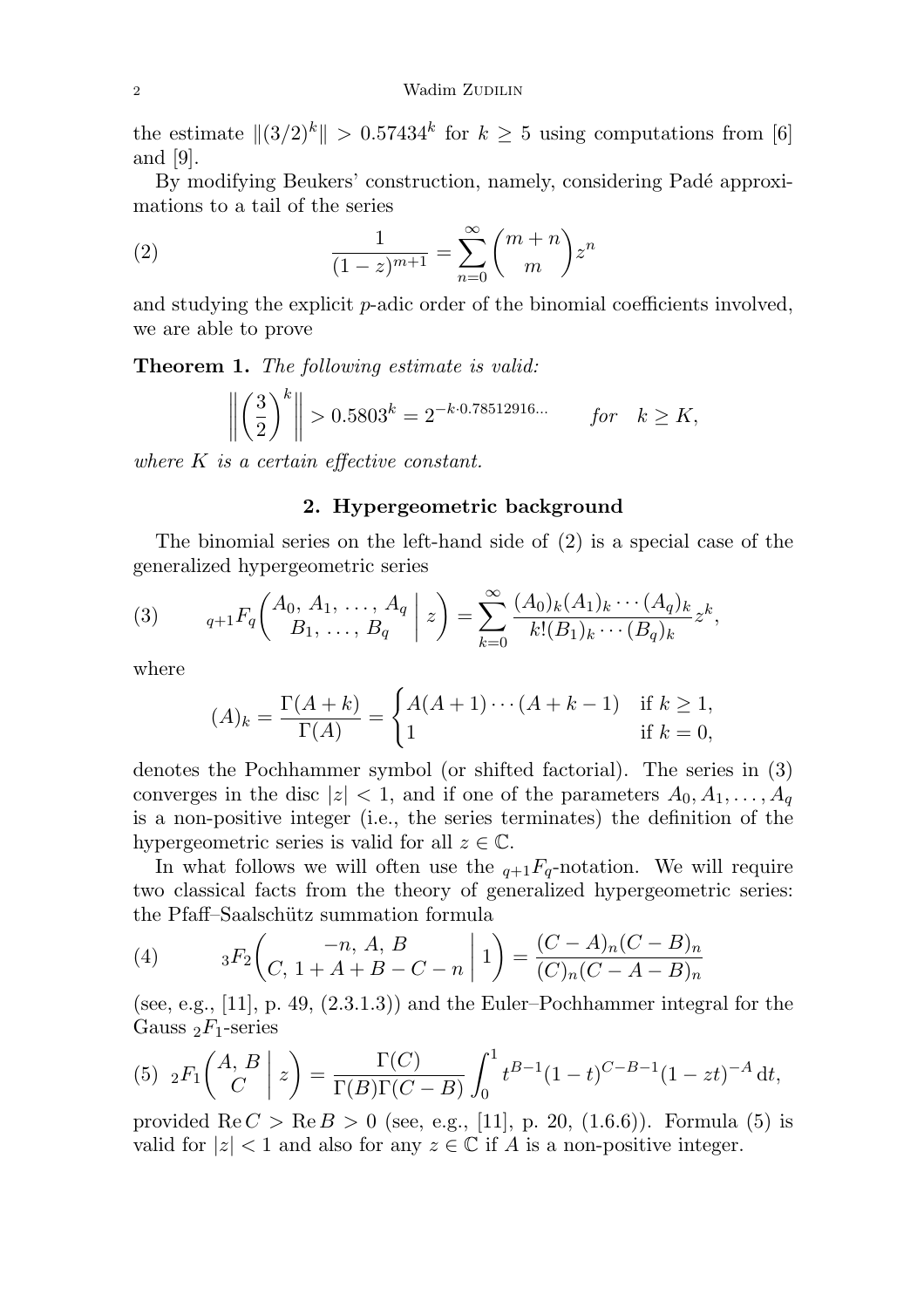### 3. Padé approximations of the shifted binomial series

Fix two positive integers a and b satisfying  $2a \leq b$ . Formula (2) yields

(6) 
$$
\left(\frac{3}{2}\right)^{3(b+1)} = \left(\frac{27}{8}\right)^{b+1} = 3^{b+1} \left(1 - \frac{1}{9}\right)^{-(b+1)}
$$
  
\n
$$
= 3^{b+1} \sum_{k=0}^{\infty} {b+k \choose b} \left(\frac{1}{9}\right)^k = 3^{b-2a+1} \sum_{k=0}^{\infty} {b+k \choose b} 3^{2(a-k)}
$$
  
\n
$$
= an \text{ integer } + 3^{b-2a+1} \sum_{k=a}^{\infty} {b+k \choose b} 3^{2(a-k)}
$$
  
\n
$$
\equiv 3^{b-2a+1} \sum_{\nu=0}^{\infty} {a+b+\nu \choose b} 3^{-2\nu} \pmod{\mathbb{Z}}.
$$

This motivates (cf.  $[4]$ ) constructing Padé approximations to the function

(7) 
$$
F(z) = F(a, b; z) = \sum_{\nu=0}^{\infty} {a+b+\nu \choose b} z^{\nu} = {a+b \choose b} \sum_{\nu=0}^{\infty} \frac{(a+b+1)_{\nu}}{(a+1)_{\nu}} z^{\nu}
$$

and applying them with the choice  $z = 1/9$ .

**Remark 1.** The connection of  $F(a, b; z)$  with Beukers' auxiliary series  $H(\widetilde{a},\widetilde{b}; z)$  from [4] is as follows:

$$
F(a, b; z) = z^{-a} \left( (1 - z)^{-b-1} - \sum_{k=0}^{a-1} {b+k \choose b} z^{k} \right) = H(-a - b - 1, a; z).
$$

Although Beukers considers  $H(\tilde{a},\tilde{b};z)$  only for  $\tilde{a},\tilde{b} \in \mathbb{N}$ , his construction remains valid for any  $\widetilde{a}, \widetilde{b} \in \mathbb{C}$  and  $|z| < 1$ . However the diagonal Padé approximations, used in [4] for  $H(z)$  and used below for  $F(z)$ , are different.

Taking an arbitrary integer n satisfying  $n \leq b$ , we follow the general recipe of [5], [13]. Consider the polynomial

(8) 
$$
Q_n(x) = {a+b+n \choose a+b} {}_2F_1 \binom{-n, a+n}{a+b+1} x
$$

$$
= \sum_{\mu=0}^n {a+n-1+\mu \choose \mu} {a+b+n \choose n-\mu} (-x)^{\mu} = \sum_{\mu=0}^n q_{\mu} x^{\mu} \in \mathbb{Z}[x]
$$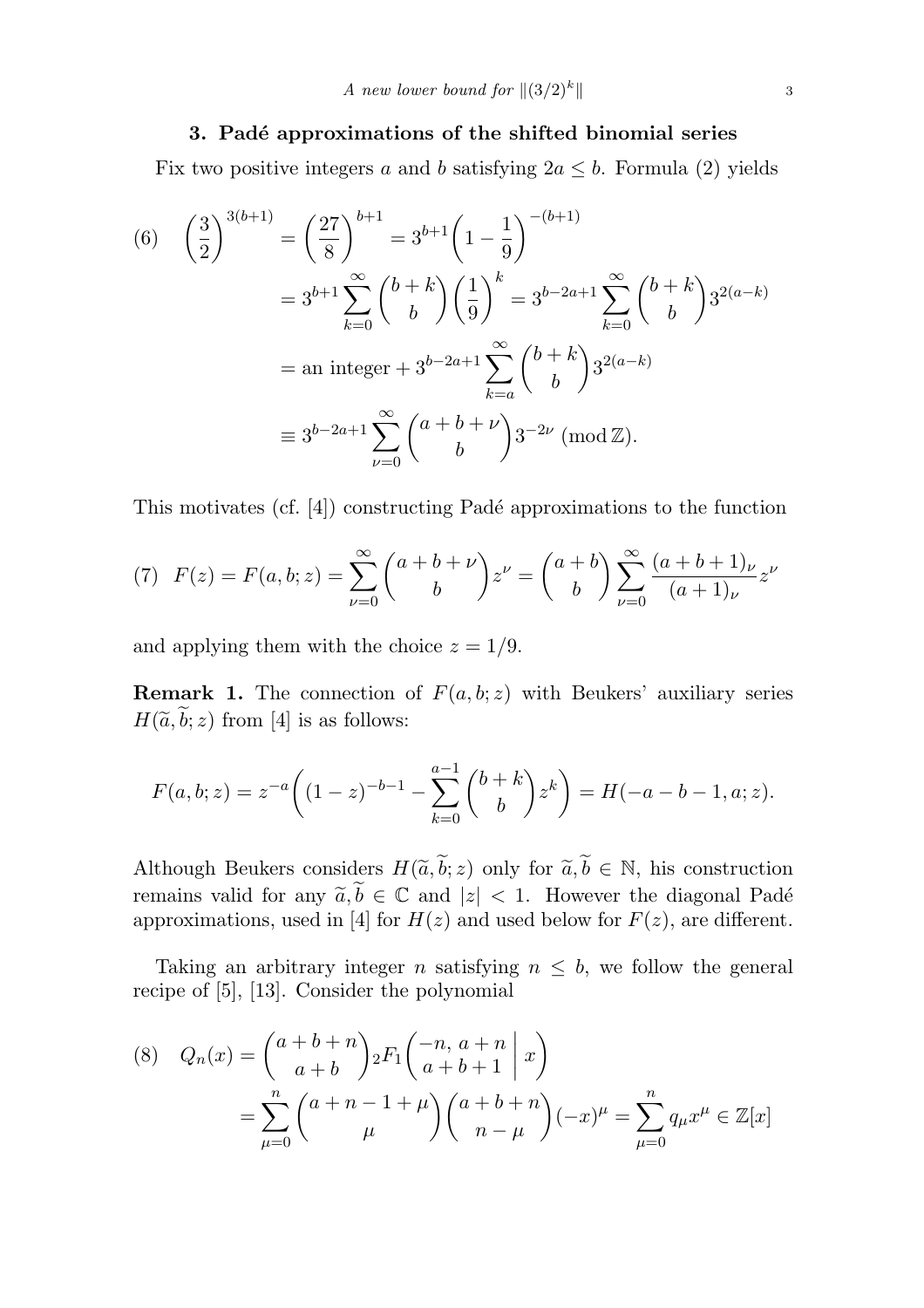of degree  $n$ . Then

(9) 
$$
Q_n(z^{-1})F(z) = \sum_{\mu=0}^n q_{n-\mu} z^{\mu-n} \cdot \sum_{\nu=0}^\infty {a+b+\nu \choose b} z^{\nu}
$$

$$
= \sum_{l=0}^\infty z^{l-n} \sum_{\mu=0}^n q_{n-\mu} {a+b+l-\mu \choose b}
$$

$$
= \sum_{l=0}^{n-1} r_l z^{l-n} + \sum_{l=n}^\infty r_l z^{l-n} = P_n(z^{-1}) + R_n(z).
$$

Here the polynomial (10)

$$
P_n(x) = \sum_{l=0}^{n-1} r_l x^{n-l} \in \mathbb{Z}[x], \quad \text{where} \quad r_l = \sum_{\mu=0}^l q_{n-\mu} {a+b+l-\mu \choose b},
$$

has degree at most  $n$ , while the coefficients of the remainder

$$
R_n(z) = \sum_{l=n}^{\infty} r_l z^{l-n}
$$

are of the following form:

$$
r_{l} = \sum_{\mu=0}^{n} q_{n-\mu} {a+b+l-\mu \choose b}
$$
  
\n
$$
= \sum_{\mu=0}^{n} (-1)^{n-\mu} {a+2n-1-\mu \choose n-\mu} {a+b+n \choose \mu} {a+b+l-\mu \choose b}
$$
  
\n
$$
= (-1)^{n} \frac{(a+b+n)!}{(a+n-1)!n!b!} \sum_{\mu=0}^{n} (-1)^{\mu} {n \choose \mu} \frac{(a+2n-1-\mu)!(a+b+l-\mu)!}{(a+l-\mu)!(a+b+n-\mu)!}
$$
  
\n
$$
= (-1)^{n} \frac{(a+b+n)!}{(a+n-1)!n!b!}
$$
  
\n
$$
\times \frac{(a+2n-1)!(a+b+l)!}{(a+l)!(a+b+n)!} \sum_{\mu=0}^{n} \frac{(-n)_{\mu}(-a-l)_{\mu}(-a-b-n)_{\mu}}{\mu!(-a-2n+1)_{\mu}(-a-b-l)_{\mu}}
$$
  
\n
$$
= (-1)^{n} \frac{(a+2n-1)!(a+b+l)!}{(a+n-1)!(a+l)!n!b!} \cdot {}_3F_2 \left(-n, -a-l, -a-b-n \mid 1\right).
$$

If we apply (4) with the choice  $A = -a-l$ ,  $B = -a-b-n$  and  $C = -a-b-l$ , we obtain

$$
r_l = (-1)^n \frac{(a+2n-1)!(a+b+l)!}{(a+n-1)!(a+l)!n!b!} \cdot \frac{(-b)_n(n-l)_n}{(-a-b-l)_n(a+n)_n}.
$$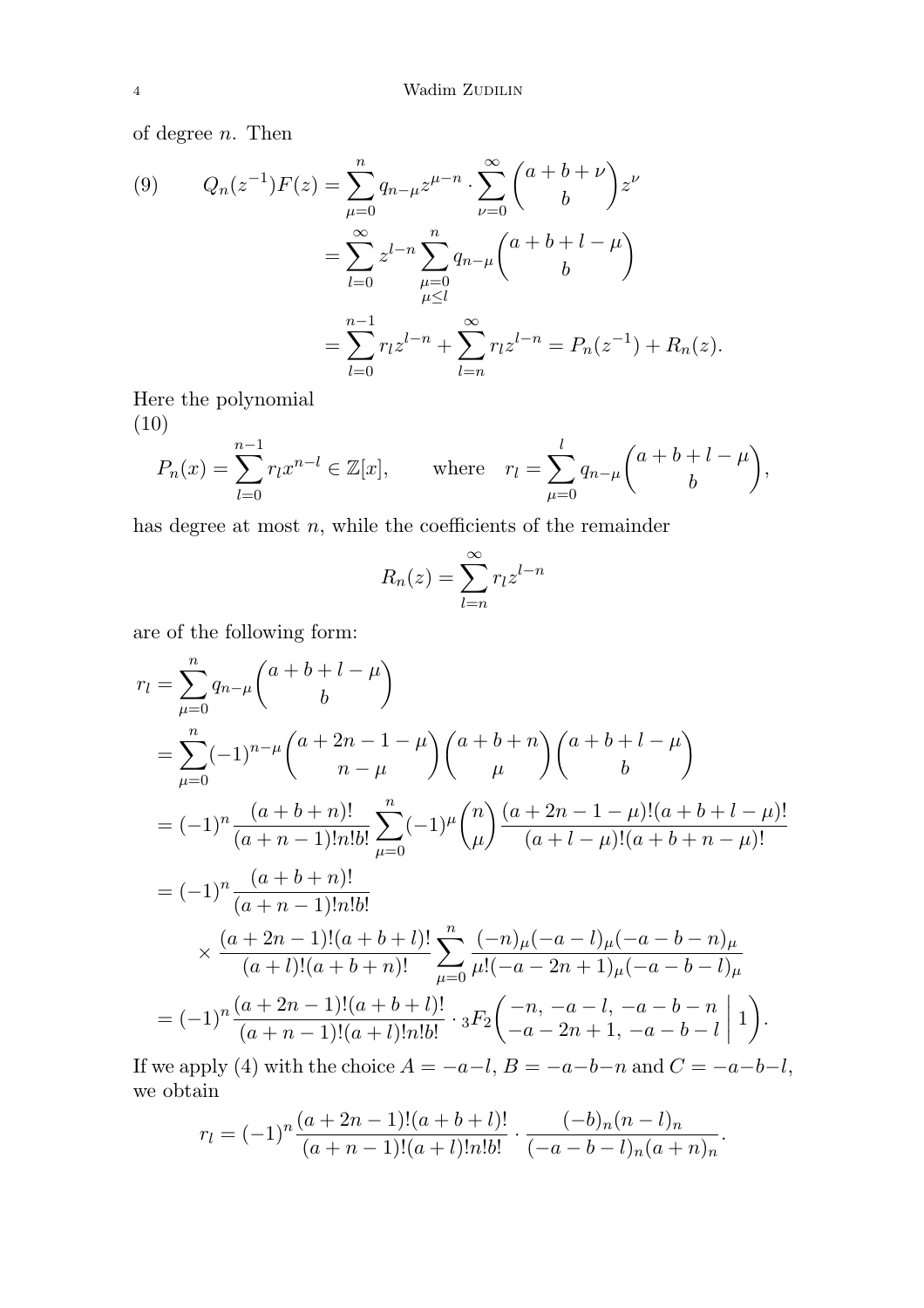The assumed condition  $n \leq b$  guarantees that the coefficients  $r_l$  do not vanish identically (otherwise  $(-b)_n = 0$ ). Moreover,  $(n - l)_n = 0$  for l ranging over the set  $n \leq l \leq 2n-1$ , therefore  $r_l = 0$  for those l, while

$$
r_l = \frac{(a+2n-1)!(a+b+l)!}{(a+n-1)!(a+l)!n!b!} \times \frac{b!/(b-n)! \cdot (l-n)!/(l-2n)!}{(a+b+l)!/(a+b+l-n)! \cdot (a+2n-1)!/(a+n-1)!} = \frac{(a+b+l-n)!(l-n)!}{n!(b-n)!(a+l)!(l-2n)!} \quad \text{for} \quad l \ge 2n.
$$

Finally,

(11) 
$$
R_n(z) = \sum_{l=2n}^{\infty} r_l z^{l-n} = z^n \sum_{\nu=0}^{\infty} r_{\nu+2n} z^{\nu}
$$

$$
= z^n \frac{1}{n!(b-n)!} \sum_{\nu=0}^{\infty} \frac{(a+b+n+\nu)!(n+\nu)!}{\nu!(a+2n+\nu)!} z^{\nu}
$$

$$
= z^n {a+b+n \choose b-n} \cdot {}_2F_1 {a+b+n+1, n+1 \choose a+2n+1} z.
$$

Using the integral (5) for the polynomial (8) and remainder (11) we arrive at

Lemma 1. The following representations are valid:

$$
Q_n(z^{-1}) = \frac{(a+b+n)!}{(a+n-1)!n!(b-n)!} \int_0^1 t^{a+n-1} (1-t)^{b-n} (1-z^{-1}t)^n dt
$$

and

$$
R_n(z) = \frac{(a+b+n)!}{(a+n-1)!n!(b-n)!} z^n \int_0^1 t^n (1-t)^{a+n-1} (1-zt)^{-(a+b+n+1)} dt.
$$

We will also require linear independence of a pair of neighbouring Padé approximants, which is the subject of

Lemma 2. We have

(12) 
$$
Q_{n+1}(x)P_n(x) - Q_n(x)P_{n+1}(x) = (-1)^n \binom{a+2n+1}{a+n} \binom{a+b+n}{b-n} x.
$$

Proof. Clearly, the left-hand side in (12) is a polynomial; its constant term is 0 since  $P_n(0) = P_{n+1}(0) = 0$  by (10). On the other hand,

$$
Q_{n+1}(z^{-1})P_n(z^{-1}) - Q_n(z^{-1})P_{n+1}(z^{-1})
$$
  
=  $Q_{n+1}(z^{-1})(Q_n(z^{-1})F(z) - R_n(z))$   
 $- Q_n(z^{-1})(Q_{n+1}(z^{-1})F(z) - R_{n+1}(z))$   
=  $Q_n(z^{-1})R_{n+1}(z) - Q_{n+1}(z^{-1})R_n(z),$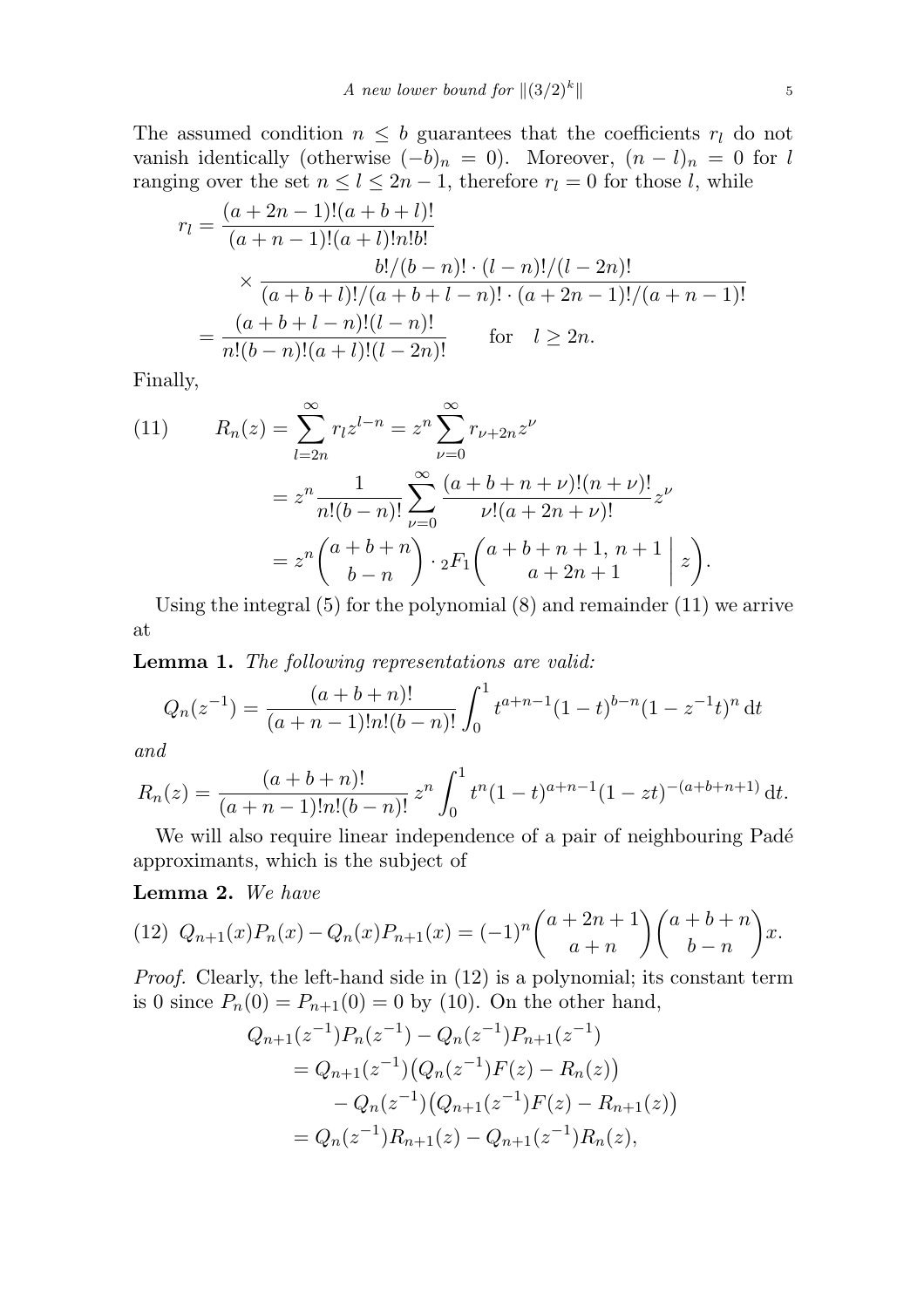and from  $(8)$ ,  $(11)$  we conclude that the only negative power of z originates with the last summand:

$$
- Q_{n+1}(z^{-1})R_n(z)
$$
  
=  $(-1)^n {a+2n+1 \choose a+n} z^{-n-1} (1+O(z)) \cdot {a+b+n \choose b-n} z^n (1+O(z))$   
=  $(-1)^n {a+2n+1 \choose a+n} {a+b+n \choose b-n} \frac{1}{z} + O(1)$  as  $z \to 0$ .

# 4. Arithmetic constituents

We begin this section by noting that, for any prime  $p > \sqrt{N}$ ,

$$
\operatorname{ord}_p N! = \left\lfloor \frac{N}{p} \right\rfloor \quad \text{and} \quad \operatorname{ord}_p N = \lambda \left( \frac{N}{p} \right),
$$

where

$$
\lambda(x) = 1 - \{x\} - \{-x\} = 1 + \lfloor x \rfloor + \lfloor -x \rfloor = \begin{cases} 1 & \text{if } x \in \mathbb{Z}, \\ 0 & \text{if } x \notin \mathbb{Z}. \end{cases}
$$

For primes  $p > \sqrt{a+b+n}$ , let

(13) 
$$
e_p = \min_{\mu \in \mathbb{Z}} \left( -\left\{ -\frac{a+n}{p} \right\} + \left\{ -\frac{a+n+\mu}{p} \right\} + \left\{ \frac{\mu}{p} \right\} -\left\{ \frac{a+b+n}{p} \right\} + \left\{ \frac{a+b+\mu}{p} \right\} + \left\{ \frac{n-\mu}{p} \right\} \right)
$$

$$
= \min_{\mu \in \mathbb{Z}} \left( \left[ -\frac{a+n}{p} \right] - \left[ -\frac{a+n+\mu}{p} \right] - \left[ \frac{\mu}{p} \right] + \left[ \frac{a+b+n}{p} \right] - \left[ \frac{a+b+\mu}{p} \right] - \left[ \frac{n-\mu}{p} \right] \right)
$$

$$
\leq \min_{0 \leq \mu \leq n} \text{ord}_p \frac{a+n}{a+n+\mu} {a+n+\mu \choose \mu} {a+b+n \choose n-\mu}
$$

$$
= \min_{0 \leq \mu \leq n} \text{ord}_p {a+n-1+\mu \choose \mu} {a+b+n \choose n-\mu}
$$

and

(14) 
$$
e'_p = \min_{\mu \in \mathbb{Z}} \left( -\left\{ \frac{a+n+\mu}{p} \right\} + \left\{ \frac{a+n}{p} \right\} + \left\{ \frac{\mu}{p} \right\} -\left\{ \frac{a+b+n}{p} \right\} + \left\{ \frac{a+b+\mu}{p} \right\} + \left\{ \frac{n-\mu}{p} \right\} \right)
$$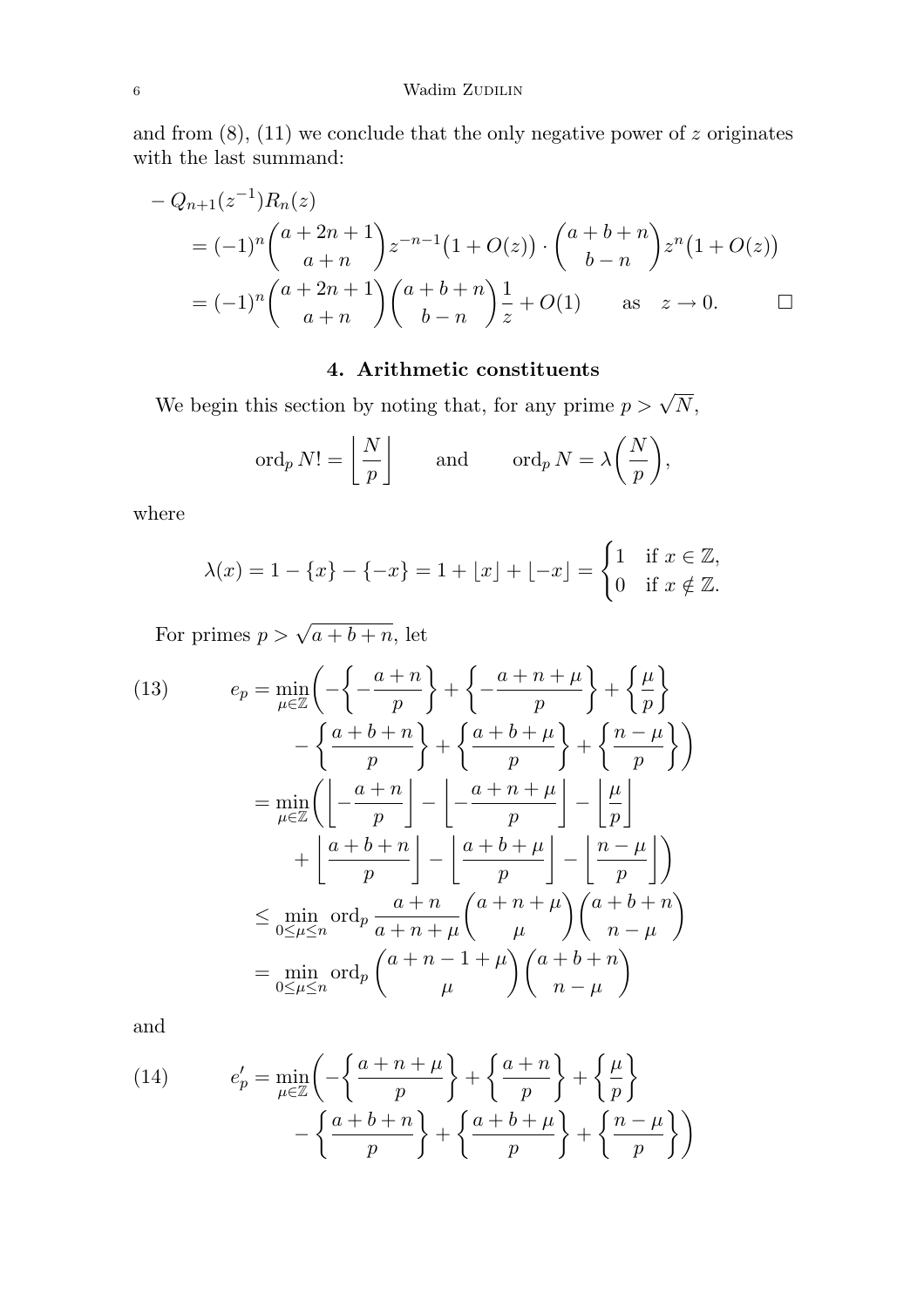A new lower bound for  $\|(3/2)^k\|$ 

$$
= \min_{\mu \in \mathbb{Z}} \left( \left\lfloor \frac{a+n+\mu}{p} \right\rfloor - \left\lfloor \frac{a+n}{p} \right\rfloor - \left\lfloor \frac{\mu}{p} \right\rfloor + \left\lfloor \frac{a+b+n}{p} \right\rfloor - \left\lfloor \frac{a+b+\mu}{p} \right\rfloor - \left\lfloor \frac{n-\mu}{p} \right\rfloor \right)
$$
  

$$
\leq \min_{0 \leq \mu \leq n} \operatorname{ord}_p \left( \frac{a+n+\mu}{\mu} \right) \left( \frac{a+b+n}{n-\mu} \right).
$$

Set  $(15)$ 

(13)  
\n
$$
\Phi = \Phi(a, b, n) = \prod_{p > \sqrt{a+b+n}} p^{e_p}
$$
 and  $\Phi' = \Phi'(a, b, n) = \prod_{p > \sqrt{a+b+n}} p^{e'_p}$ .

From  $(8)$ ,  $(10)$  and  $(13)$ ,  $(15)$  we deduce

Lemma 3. The following inclusions are valid:

$$
\Phi^{-1} \cdot \binom{a+n-1+\mu}{\mu} \binom{a+b+n}{n-\mu} \in \mathbb{Z} \qquad \text{for} \quad \mu = 0, 1, \dots, n,
$$

hence

$$
\Phi^{-1}Q_n(x) \in \mathbb{Z}[x] \quad \text{and} \quad \Phi^{-1}P_n(x) \in \mathbb{Z}[x].
$$

Supplementary arithmetic information for the case n replaced by  $n + 1$ is given in

Lemma 4. The following inclusions are valid:

(16)  
\n
$$
(n+1)\Phi'^{-1} \cdot {a+n+\mu \choose \mu} {a+b+n+1 \choose n+1-\mu} \in \mathbb{Z}
$$
 for  $\mu = 0, 1, ..., n+1$ ,

hence

$$
(n+1)\Phi'^{-1}Q_{n+1}(x) \in \mathbb{Z}[x] \quad \text{and} \quad (n+1)\Phi'^{-1}P_{n+1}(x) \in \mathbb{Z}[x].
$$

Proof. Write

$$
\binom{a+n+\mu}{\mu}\binom{a+b+n+1}{n+1-\mu} = \binom{a+n+\mu}{\mu}\binom{a+b+n}{n-\mu} \cdot \frac{a+b+n+1}{n+1-\mu}
$$

Therefore, if  $p \nmid n+1-\mu$  then (17)  $\operatorname{ord}_p$  $\overline{a}$  $a + n + \mu$  $\mu$  $\bigg\backslash (a + b + n + 1)$  $n+1-\mu$  $\mathbf{r}$  $\geq \operatorname{ord}_p$  $\overline{a}$  $a + n + \mu$  $\mu$  $\bigwedge$   $(a + b + n)$  $n - \mu$  $\mathbf{r}$  $\geq e'_i$ ,<br>p;

.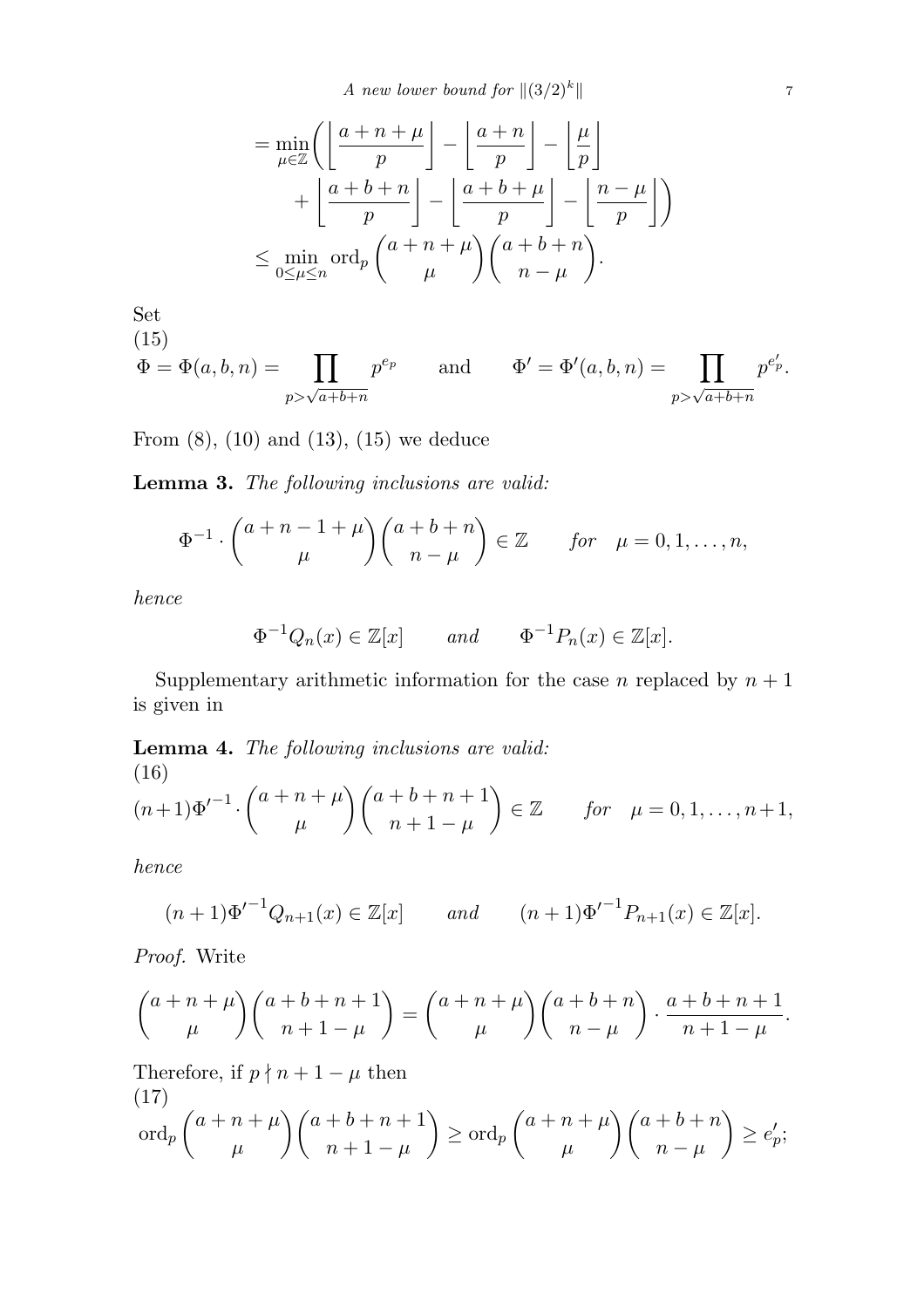otherwise  $\mu\equiv n+1\;(\mbox{mod}\, p),$  hence  $\mu/p-(n+1)/p\in\mathbb{Z}$  yielding  $\overline{a}$ 

(18) 
$$
\operatorname{ord}_p \left( \begin{array}{c} a+n+\mu \\ \mu \end{array} \right) \left( \begin{array}{c} a+b+n+1 \\ n+1-\mu \end{array} \right)
$$
  
\n
$$
= -\left\{ \frac{a+n+\mu}{p} \right\} + \left\{ \frac{a+n}{p} \right\} + \left\{ \frac{\mu}{p} \right\}
$$
  
\n
$$
- \left\{ \frac{a+b+n+1}{p} \right\} + \left\{ \frac{a+b+\mu}{p} \right\} + \left\{ \frac{n+1-\mu}{p} \right\}
$$
  
\n
$$
= -\left\{ \frac{a+2n+1}{p} \right\} + \left\{ \frac{a+n}{p} \right\} + \left\{ \frac{n+1}{p} \right\}
$$
  
\n
$$
= \operatorname{ord}_p \left( \frac{a+2n+1}{n+1} \right) = \operatorname{ord}_p \left( \frac{a+2n}{n} \right) + \operatorname{ord}_p \frac{a+2n+1}{n+1}
$$
  
\n
$$
= \operatorname{ord}_p \left( \frac{a+n+\mu}{\mu} \right) \left( \frac{a+b+n}{n-\mu} \right) \Big|_{\mu=n} + \operatorname{ord}_p \frac{a+2n+1}{n+1}
$$
  
\n
$$
\geq e'_p - \operatorname{ord}_p(n+1).
$$

Combination of (17) and (18) gives us the required inclusions (16).  $\Box$ 

# 5. Proof of Theorem 1

The parameters  $a, b$  and  $n$  will now depend on an increasing parameter  $m \in \mathbb{N}$  in the following way:

$$
a = \alpha m
$$
,  $b = \beta m$ ,  $n = \gamma m$  or  $n = \gamma m + 1$ ,

where the choice of the positive integers  $\alpha$ ,  $\beta$  and  $\gamma$ , satisfying  $2\alpha \leq \beta$  and  $\gamma < \beta$ , is discussed later. Then Lemma 1 and Laplace's method give us (19)

$$
C_0(z) = \lim_{m \to \infty} \frac{\log |R_n(z)|}{m}
$$
  
=  $(\alpha + \beta + \gamma) \log(\alpha + \beta + \gamma) - (\alpha + \gamma) \log(\alpha + \gamma)$   
 $- \gamma \log \gamma - (\beta - \gamma) \log(\beta - \gamma) + \gamma \log |z|$   
+  $\max_{0 \le t \le 1} \text{Re}(\gamma \log t + (\alpha + \gamma) \log(1 - t) - (\alpha + \beta + \gamma) \log(1 - zt))$ 

and

(20)

$$
C_1(z) = \lim_{m \to \infty} \frac{\log |Q_n(z^{-1})|}{m}
$$
  
=  $(\alpha + \beta + \gamma) \log(\alpha + \beta + \gamma) - (\alpha + \gamma) \log(\alpha + \gamma)$   
 $- \gamma \log \gamma - (\beta - \gamma) \log(\beta - \gamma)$   
+  $\max_{0 \le t \le 1} \text{Re}((\alpha + \gamma) \log t + (\beta - \gamma) \log(1 - t) + \gamma \log(1 - z^{-1}t)).$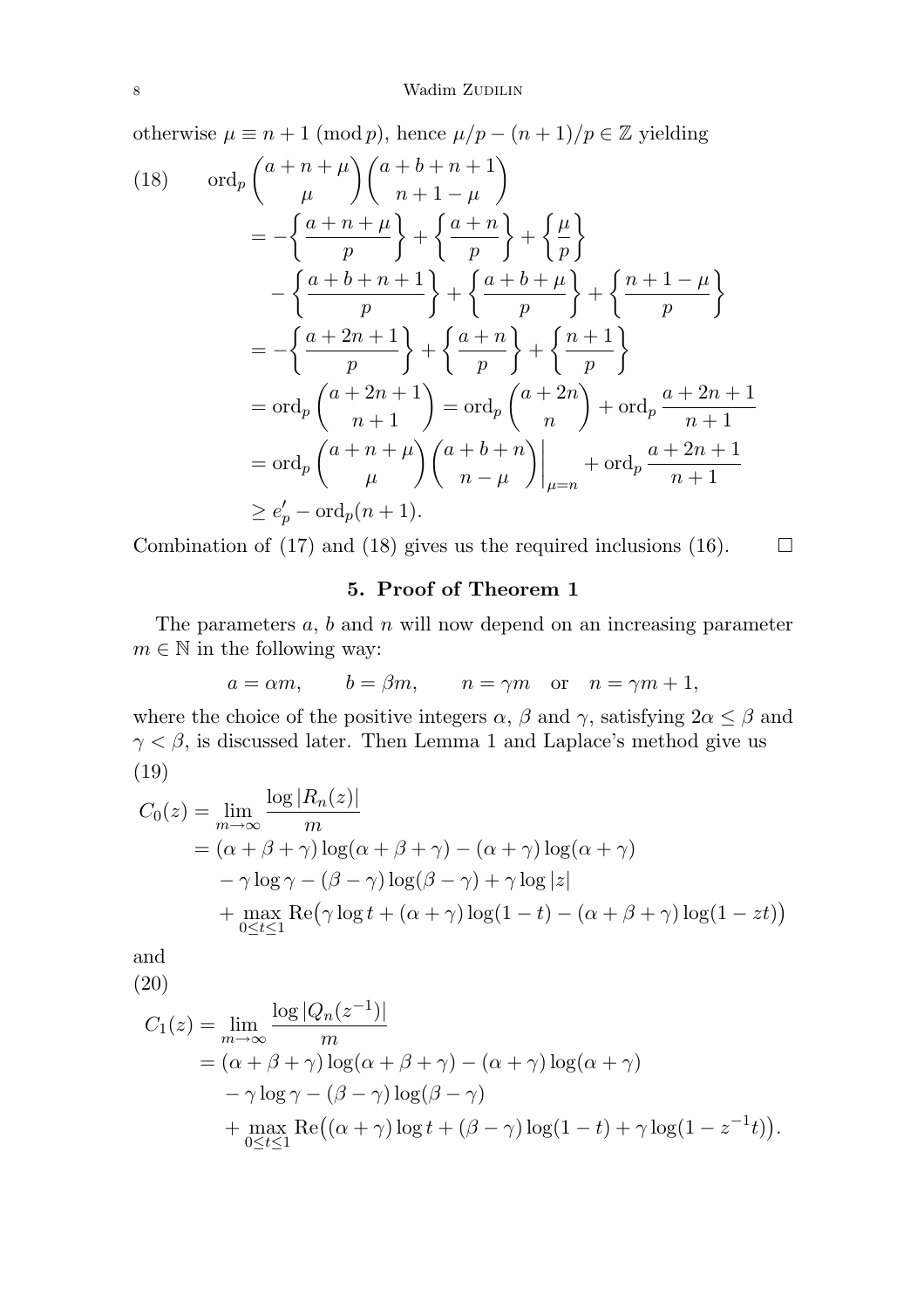In addition, from  $(13)$ – $(15)$  and the prime number theorem we deduce that

(21) 
$$
C_2 = \lim_{m \to \infty} \frac{\log \Phi(\alpha m, \beta m, \gamma m)}{m} = \int_0^1 \varphi(x) d\psi(x),
$$

$$
C_2' = \lim_{m \to \infty} \frac{\log \Phi'(\alpha m, \beta m, \gamma m)}{m} = \int_0^1 \varphi'(x) d\psi(x),
$$

where  $\psi(x)$  is the logarithmic derivative of the gamma function and the 1-periodic functions  $\varphi(x)$  and  $\varphi'(x)$  are defined as follows:

$$
\varphi(x) = \min_{0 \le y < 1} \widehat{\varphi}(x, y), \qquad \varphi'(x) = \min_{0 \le y < 1} \widehat{\varphi}'(x, y),
$$
\n
$$
\widehat{\varphi}(x, y) = -\{-(\alpha + \gamma)x\} + \{-(\alpha + \gamma)x - y\} + \{y\}
$$
\n
$$
-\{(\alpha + \beta + \gamma)x\} + \{(\alpha + \beta)x + y\} + \{\gamma x - y\},
$$
\n
$$
\widehat{\varphi}'(x, y) = -\{(\alpha + \gamma)x + y\} + \{(\alpha + \gamma)x\} + \{y\}
$$
\n
$$
-\{(\alpha + \beta + \gamma)x\} + \{(\alpha + \beta)x + y\} + \{\gamma x - y\}.
$$

**Lemma 5.** The functions  $\varphi(x)$  and  $\varphi'(x)$  differ on a set of measure 0, hence

$$
(22) \t C_2 = C'_2.
$$

Remark 2. The following proof is due to the anonymous referee. In an earlier version of this article, we verify directly assumption (22) for our specific choice of the integer parameters  $\alpha$ ,  $\beta$  and  $\gamma$ .

*Proof.* First note that  $\hat{\varphi}(x, 0) = \hat{\varphi}'(x, 0) \in \{0, 1\}$ , which implies  $\varphi(x) \in$  $\{0,1\}$  and  $\varphi'(x) \in \{0,1\}.$ 

From the definition we see that

$$
\Delta(x,y) = \widehat{\varphi}(x,y) - \widehat{\varphi}'(x,y) = \lambda((\alpha + \gamma)x) - \lambda((\alpha + \gamma)x + y).
$$

Assume that  $(\alpha+\gamma)x \notin \mathbb{Z}$ ; we plainly obtain  $\Delta(x, y) = -\lambda((\alpha+\gamma)x+y) \leq 0$ , hence  $\Delta(x, y) = 0$  unless  $y = -\{(\alpha + \gamma)x\}$ . Therefore the only possibility to get  $\varphi(x) \neq \varphi'(x)$  is the following one:

(23) 
$$
\widehat{\varphi}(x, y) \ge 1 \quad \text{for } y \ne -\{(\alpha + \gamma)x\} \quad \text{and} \quad \widehat{\varphi}(x, y) = 0 \quad \text{for } y = -\{(\alpha + \gamma)x\}.
$$

Since  $\hat{\varphi}'(x,0) \geq 1$ , we have  $\{(\alpha + \beta)x\} + \{\gamma x\} = 1$ ; furthermore,

$$
\{( \alpha + \beta)x + y \} + \{ \gamma x - y \} - \{ (\alpha + \beta + \gamma)x \}
$$
  
= 
$$
\begin{cases} 1 & \text{if } 0 \le y < 1 - \{ (\alpha + \beta)x \}, \\ 0 & \text{if } 1 - \{ (\alpha + \beta)x \} \le y < \{ \gamma x \}, \\ 1 & \text{if } \{ \gamma x \} \le y < 1, \end{cases}
$$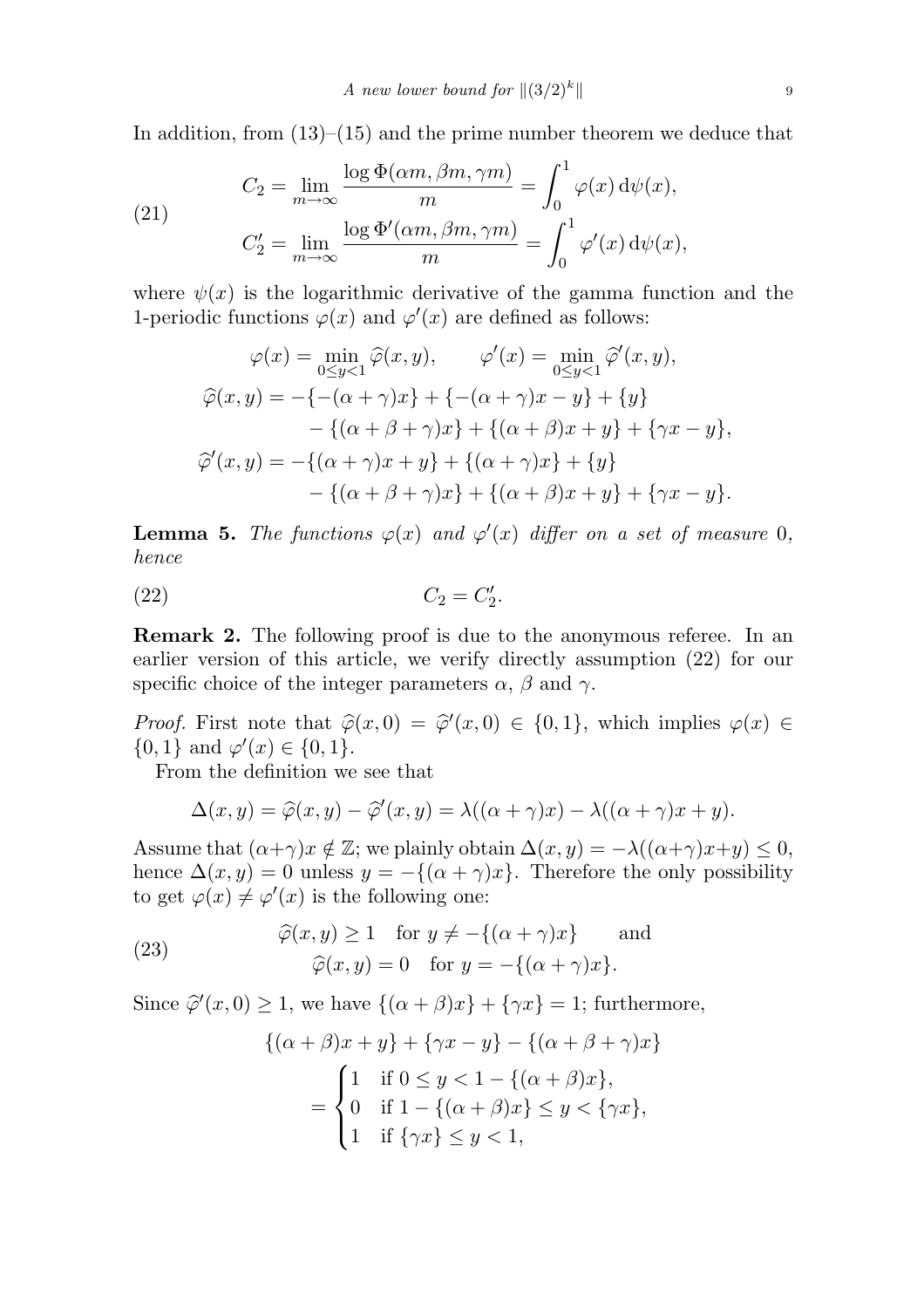and

$$
\{-(\alpha+\gamma)x-y\}+\{y\}-\{-(\alpha+\gamma)x\} = \begin{cases} 0 & \text{if } 0 \le y \le \{-(\alpha+\gamma)x\}, \\ 1 & \text{if } \{-(\alpha+\gamma)x\} < y < 1. \end{cases}
$$

The above conditions (23) on  $\hat{\varphi}(x, y)$  imply  $1 - \{(\alpha + \beta)x\} = \{-(\alpha + \gamma)x\}$ or, equivalently,  $(\beta - \gamma)x \in \mathbb{Z}$ .

Finally, the sets  $\{x \in \mathbb{R} : (\alpha + \gamma)x \in \mathbb{Z}\}\$  and  $\{x \in \mathbb{R} : (\beta - \gamma)x \in \mathbb{Z}\}\$  have measure 0, thus proving the required assertion.  $\Box$ 

Our final aim is estimating the absolute value of  $\varepsilon_k$  from below, where

$$
\left(\frac{3}{2}\right)^k = M_k + \varepsilon_k, \qquad M_k \in \mathbb{Z}, \quad 0 < |\varepsilon_k| < \frac{1}{2}.
$$

Write  $k \geq 3$  in the form  $k = 3(\beta m + 1) + j$  with non-negative integers m and  $j < 3\beta$ . Multiply both sides of (9) by  $\widetilde{\Phi}^{-1}3^{b-2a+j+1}$ , where  $\widetilde{\Phi} =$  $\Phi(\alpha m, \beta m, \gamma m)$  if  $n = \gamma m$  and  $\widetilde{\Phi} = \Phi'(\alpha m, \beta m, \gamma m)/(\gamma m+1)$  if  $n = \gamma m+1$ , and substitute  $z = 1/9$ :

(24) 
$$
Q_n(9)\tilde{\Phi}^{-1}2^j \cdot \left(\frac{3}{2}\right)^j 3^{b-2a+1} F\left(a, b; \frac{1}{9}\right)
$$

$$
= P_n(9)\tilde{\Phi}^{-1}3^{b-2a+j+1} + R_n\left(\frac{1}{9}\right)\tilde{\Phi}^{-1}3^{b-2a+j+1}.
$$

From  $(6)$ ,  $(7)$  we see that

$$
\left(\frac{3}{2}\right)^j 3^{b-2a+1} F\left(a, b; \frac{1}{9}\right) \equiv \left(\frac{3}{2}\right)^{3(b+1)+j} \left(\text{mod}\,\mathbb{Z}\right) = \left(\frac{3}{2}\right)^k,
$$

hence the left-hand side equals  $M'_k + \varepsilon_k$  for some  $M'_k \in \mathbb{Z}$  and we may write equality (24) in the form

(25) 
$$
Q_n(9)\tilde{\Phi}^{-1}2^j \cdot \varepsilon_k = M''_k + R_n\left(\frac{1}{9}\right)\tilde{\Phi}^{-1}3^{b-2a+j+1},
$$

where

$$
M''_k = P_n(9)\tilde{\Phi}^{-1}3^{b-2a+j+1} - Q_n(9)\tilde{\Phi}^{-1}2^j M'_k \in \mathbb{Z}
$$

by Lemmas 3 and 4. Lemma 2 guarantees that, for at least one of  $n = \gamma m$  or  $\gamma m+1$ , we have  $M''_k \neq 0$ ; we make the corresponding choice of n. Assuming furthermore that  $\overline{a}$  $\mathbf{r}$ 

(26) 
$$
C_0(\frac{1}{9}) - C_2 + (\beta - 2\alpha) \log 3 < 0,
$$

from  $(19)$  and  $(21)$  we obtain

$$
\left| R_n\left(\frac{1}{9}\right)\widetilde{\Phi}^{-1}3^{b-2a+j+1}\right| < \frac{1}{2} \qquad \text{for all} \quad m \ge N_1,
$$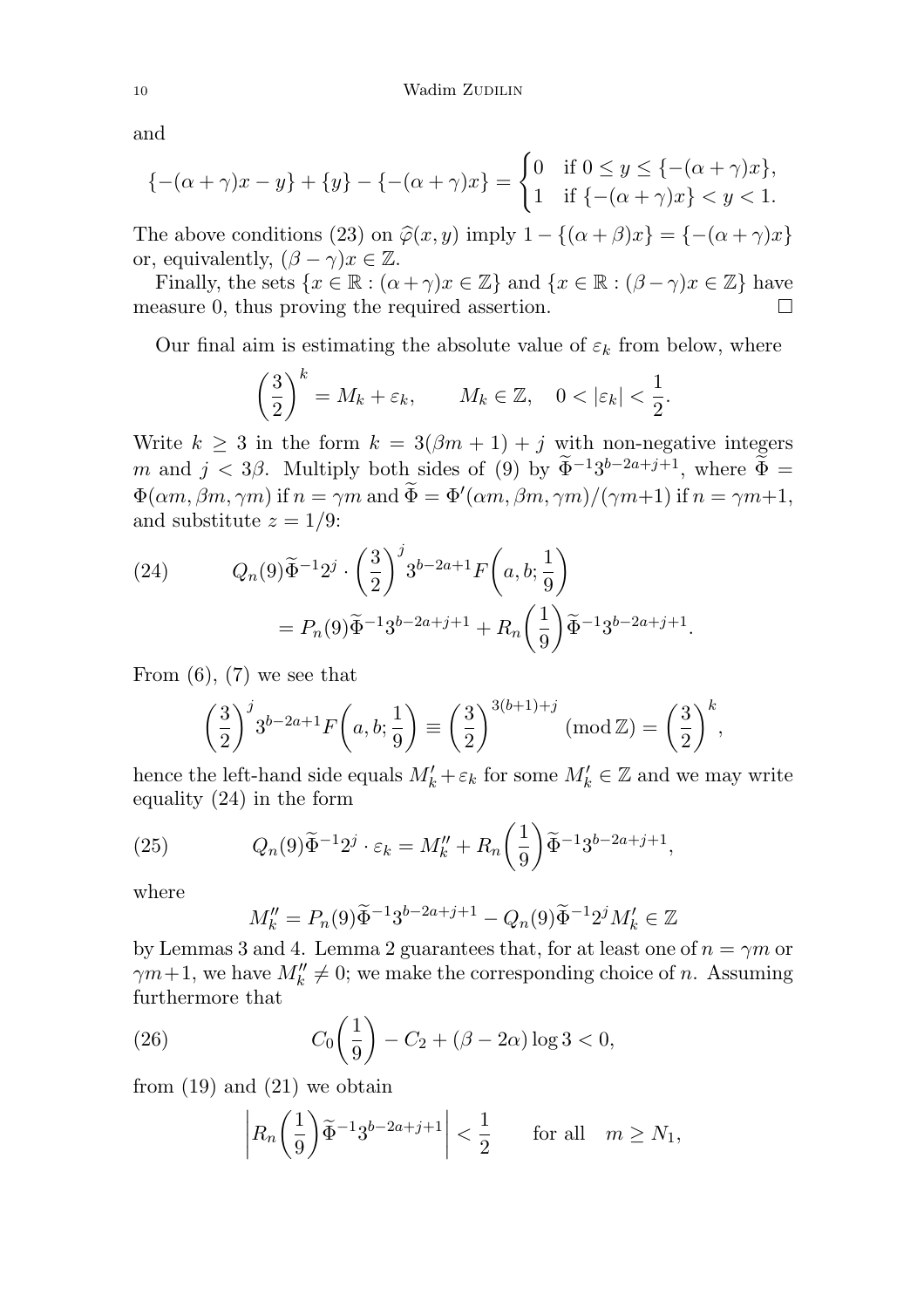where  $N_1 > 0$  is an effective absolute constant. Therefore, by (25) and  $|M''_k| \geq 1$  we have

$$
|Q_n(9)\widetilde{\Phi}^{-1}2^j|\cdot|\varepsilon_k|\geq |M_k''|-\left|R_n\left(\frac{1}{9}\right)\widetilde{\Phi}^{-1}3^{b-2a+j+1}\right|>\frac{1}{2},
$$

hence from (19), (20) we conclude that

$$
|\varepsilon_k| > \frac{\widetilde{\Phi}}{2^{j+1}|Q_n(9)|} \ge \frac{\widetilde{\Phi}}{2^{3\beta}|Q_n(9)|} > e^{-m(C_1(1/9) - C_2 + \delta)}
$$

for any  $\delta > 0$  and  $m > N_2(\delta)$ , provided that  $C_1(1/9) - C_2 + \delta > 0$ ; here  $N_2(\delta)$  depends effectively on  $\delta$ . Finally, since  $k > 3\beta m$ , we obtain the estimate

(27) 
$$
|\varepsilon_k| > e^{-k(C_1(1/9) - C_2 + \delta)/(3\beta)}
$$

valid for all  $k \geq K_0(\delta)$ , where the constant  $K_0(\delta)$  may be determined in terms of max $(N_1, N_2(\delta))$ .

Taking  $\alpha = \gamma = 9$  and  $\beta = 19$  (which is the optimal choice of the integer parameters  $\alpha, \beta, \gamma$ , at least under the restriction  $\beta \leq 100$ ) we find that

$$
C_0\left(\frac{1}{9}\right) = 3.28973907..., \qquad C_1\left(\frac{1}{9}\right) = 35.48665992...,
$$

and

$$
\varphi(x) = \begin{cases}\n1 & \text{if } \{x\} \in \left[\frac{2}{37}, \frac{1}{18}\right] \cup \left[\frac{3}{37}, \frac{1}{10}\right) \cup \left[\frac{4}{37}, \frac{1}{9}\right) \cup \left[\frac{6}{37}, \frac{1}{6}\right] \cup \left[\frac{7}{37}, \frac{1}{5}\right) \\
& \cup \left[\frac{8}{37}, \frac{2}{9}\right) \cup \left[\frac{10}{37}, \frac{5}{18}\right] \cup \left[\frac{11}{37}, \frac{3}{10}\right) \cup \left[\frac{12}{37}, \frac{1}{3}\right) \cup \left[\frac{14}{37}, \frac{7}{18}\right] \\
& \cup \left[\frac{16}{37}, \frac{4}{9}\right) \cup \left[\frac{18}{37}, \frac{1}{2}\right) \cup \left[\frac{20}{37}, \frac{5}{9}\right) \cup \left[\frac{22}{37}, \frac{3}{5}\right) \cup \left[\frac{24}{37}, \frac{2}{3}\right] \\
& \cup \left[\frac{28}{37}, \frac{7}{9}\right) \cup \left[\frac{32}{37}, \frac{8}{9}\right) \cup \left[\frac{36}{37}, 1\right), \\
0 & \text{otherwise,}\n\end{cases}
$$

hence

$$
C_2 = C_2' = 4.46695926\dots.
$$

Using these computations we verify (26),

$$
C_0\left(\frac{1}{9}\right) - C_2 + (\beta - 2\alpha) \log 3 = -0.07860790\ldots,
$$

and find that with  $\delta = 0.00027320432...$ 

$$
e^{-(C_1(1/9) - C_2 + \delta)/(3\beta)} = 0.5803.
$$

This result, in view of (27), completes the proof of Theorem 1.  $\Box$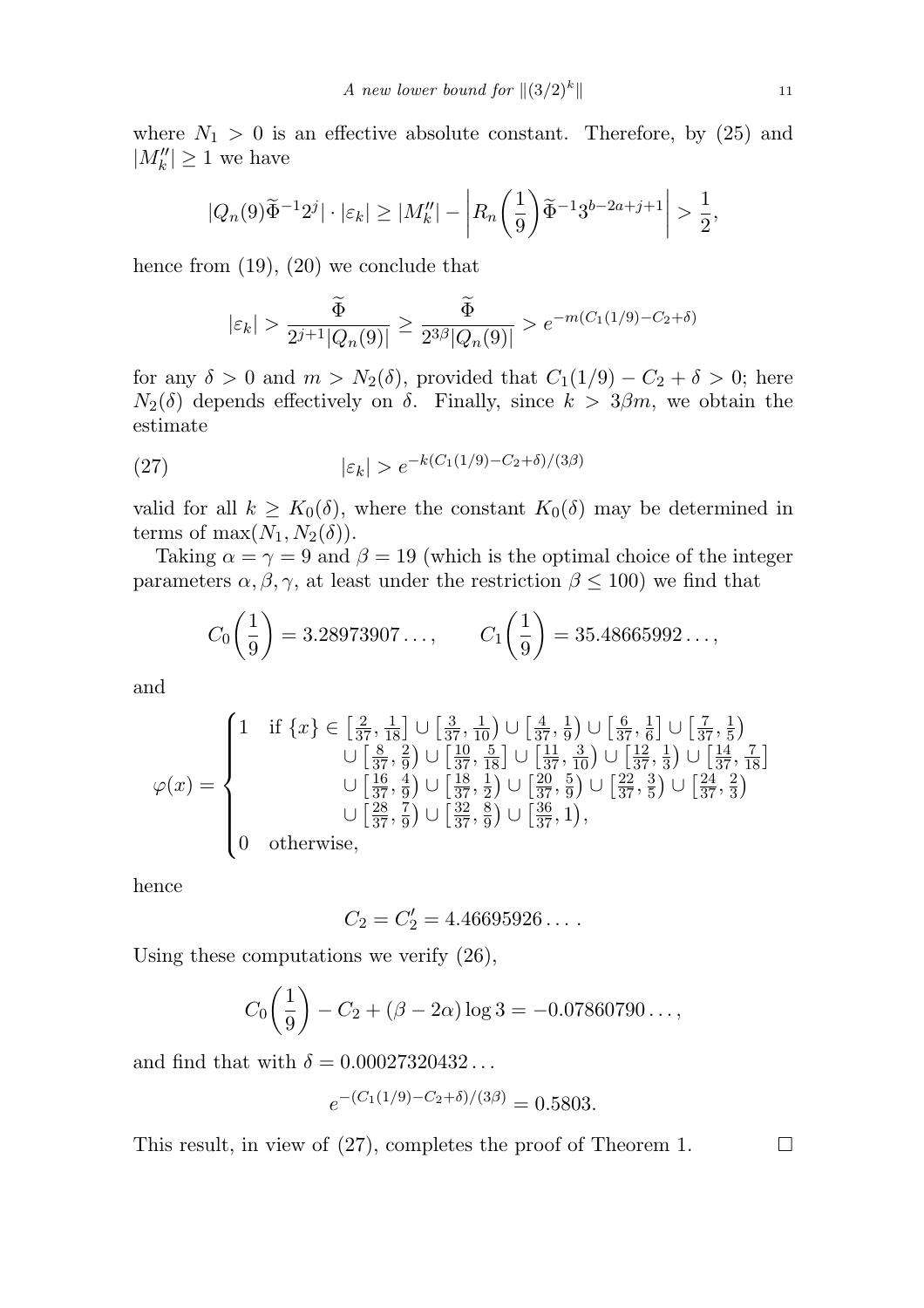### 6. Related results

The above construction allows us to prove similar results for the sequences  $\|(4/3)^k\|$  and  $\|(5/4)^k\|$  using the representations

(28) 
$$
\left(\frac{4}{3}\right)^{2(b+1)} = 2^{b+1} \left(1 + \frac{1}{8}\right)^{-(b+1)} \n\equiv (-1)^a 2^{b-3a+1} F\left(a, b; -\frac{1}{8}\right) \pmod{\mathbb{Z}},
$$
\nwhere  $3a \le b$ ,

and

(29) 
$$
\left(\frac{5}{4}\right)^{7b+3} = 2 \cdot 5^b \left(1 + \frac{3}{125}\right)^{-(2b+1)}
$$

$$
\equiv (-1)^a 2 \cdot 3^a \cdot 5^{b-3a} F\left(a, 2b; -\frac{3}{125}\right) \pmod{\mathbb{Z}},
$$
where  $3a \le b$ .

Namely, taking  $a = 5m$ ,  $b = 15m$ ,  $n = 6m(+1)$  in case (28) and  $a = 3m$ ,  $b = 9m$ ,  $n = 7m(+1)$  in case (29) and repeating the arguments of Section 5, we arrive at

Theorem 2. The following estimates are valid:

$$
\left\| \left( \frac{4}{3} \right)^k \right\| > 0.4914^k = 3^{-k \cdot 0.64672207...} \quad \text{for} \quad k \ge K_1,
$$
  

$$
\left\| \left( \frac{5}{4} \right)^k \right\| > 0.5152^k = 4^{-k \cdot 0.47839775...} \quad \text{for} \quad k \ge K_2,
$$

where  $K_1, K_2$  are certain effective constants.

The general case of the sequence  $||(1 + 1/N)^k||$  for an integer  $N \ge 5$  may be treated as in [4] and [2] by using the representation

$$
\left(\frac{N+1}{N}\right)^{b+1} = \left(1 - \frac{1}{N+1}\right)^{-(b+1)} \equiv F\left(0, b; \frac{1}{N+1}\right) \left(\text{mod}\,\mathbb{Z}\right).
$$

The best result in this direction belongs to M. Bennett  $[2]$ :  $||(1+1/N)^k|| >$  $3^{-k}$  for  $4 \leq N \leq k3^k$ .

**Remark 3.** As mentioned by the anonymous referee, our result for  $\|(4/3)^k\|$ is of special interest. It completes Bennett's result [3] on the order of the additive basis  $\{1, N^k, (N+1)^k, (N+2)^k, ...\}$  for  $N=3$  (case  $N=2$  corresponds to the classical Waring's problem); to solve this problem one needs the bound  $||(4/3)^k|| > (4/9)^k$  for  $k \geq 6$ . Thus we remain verification of the bound in the range  $6 \leq k \leq K_1$ .